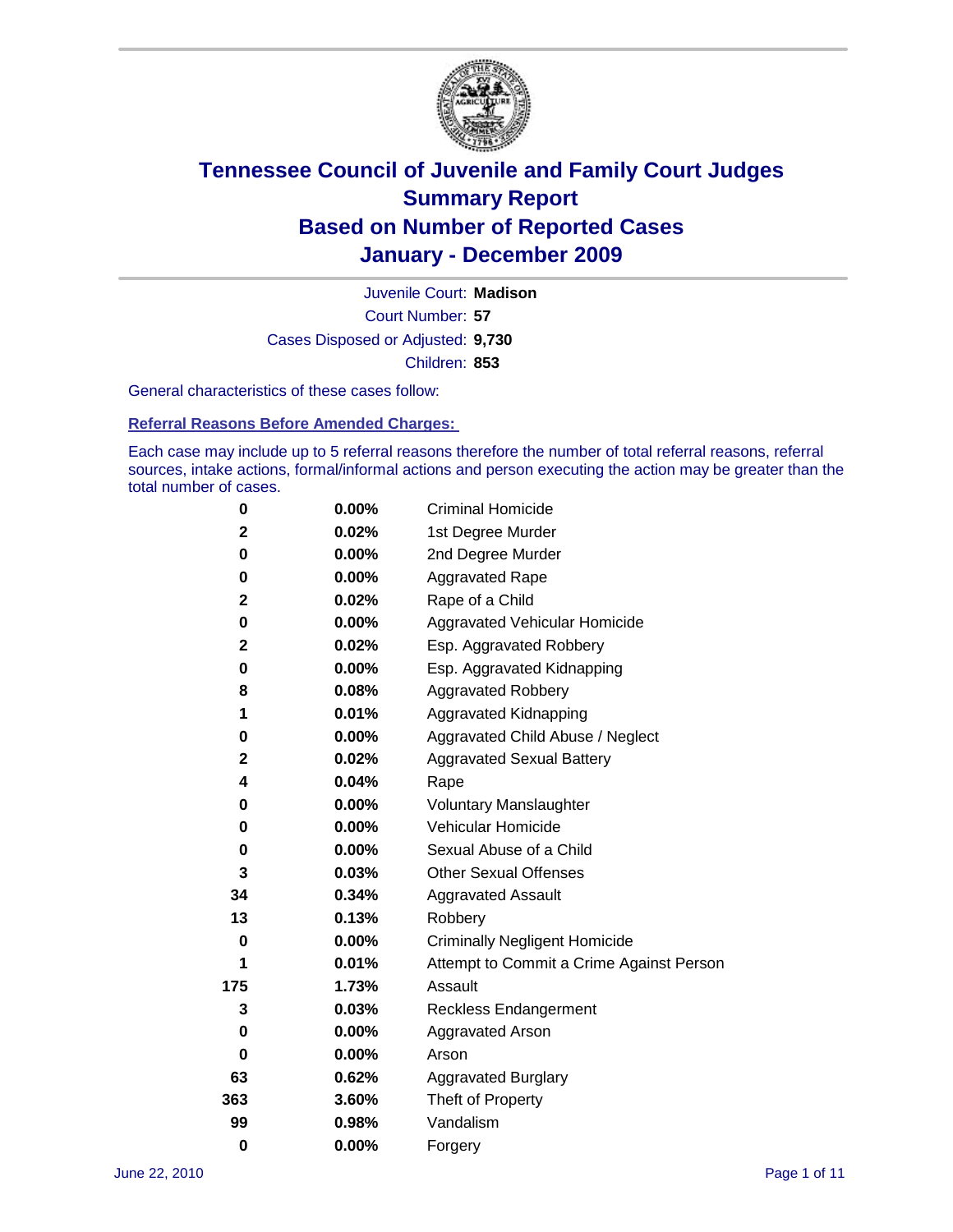

Court Number: **57** Juvenile Court: **Madison** Cases Disposed or Adjusted: **9,730** Children: **853**

#### **Referral Reasons Before Amended Charges:**

Each case may include up to 5 referral reasons therefore the number of total referral reasons, referral sources, intake actions, formal/informal actions and person executing the action may be greater than the total number of cases.

| $\pmb{0}$    | 0.00%    | <b>Worthless Checks</b>                                     |
|--------------|----------|-------------------------------------------------------------|
| 0            | $0.00\%$ | Illegal Possession / Fraudulent Use of Credit / Debit Cards |
| 28           | 0.28%    | <b>Burglary</b>                                             |
| 3            | 0.03%    | Unauthorized Use of a Vehicle                               |
| 0            | $0.00\%$ | <b>Cruelty to Animals</b>                                   |
| $\bf{0}$     | $0.00\%$ | Sale of Controlled Substances                               |
| 12           | 0.12%    | <b>Other Drug Offenses</b>                                  |
| 63           | 0.62%    | Possession of Controlled Substances                         |
| $\mathbf{2}$ | 0.02%    | <b>Criminal Attempt</b>                                     |
| 6            | 0.06%    | Carrying Weapons on School Property                         |
| 14           | 0.14%    | Unlawful Carrying / Possession of a Weapon                  |
| 27           | 0.27%    | <b>Evading Arrest</b>                                       |
| 5            | 0.05%    | Escape                                                      |
| 4            | 0.04%    | Driving Under Influence (DUI)                               |
| 42           | 0.42%    | Possession / Consumption of Alcohol                         |
| 28           | 0.28%    | Resisting Stop, Frisk, Halt, Arrest or Search               |
| 7            | 0.07%    | <b>Aggravated Criminal Trespass</b>                         |
| 6            | 0.06%    | Harassment                                                  |
| 0            | 0.00%    | Failure to Appear                                           |
| 4            | 0.04%    | Filing a False Police Report                                |
| 17           | 0.17%    | Criminal Impersonation                                      |
| 163          | 1.61%    | <b>Disorderly Conduct</b>                                   |
| 24           | 0.24%    | <b>Criminal Trespass</b>                                    |
| 10           | 0.10%    | <b>Public Intoxication</b>                                  |
| $\mathbf 0$  | 0.00%    | Gambling                                                    |
| 30           | 0.30%    | <b>Traffic</b>                                              |
| $\mathbf{2}$ | 0.02%    | Local Ordinances                                            |
| 0            | 0.00%    | Violation of Wildlife Regulations                           |
| 0            | $0.00\%$ | Contempt of Court                                           |
| 3            | 0.03%    | Violation of Probation                                      |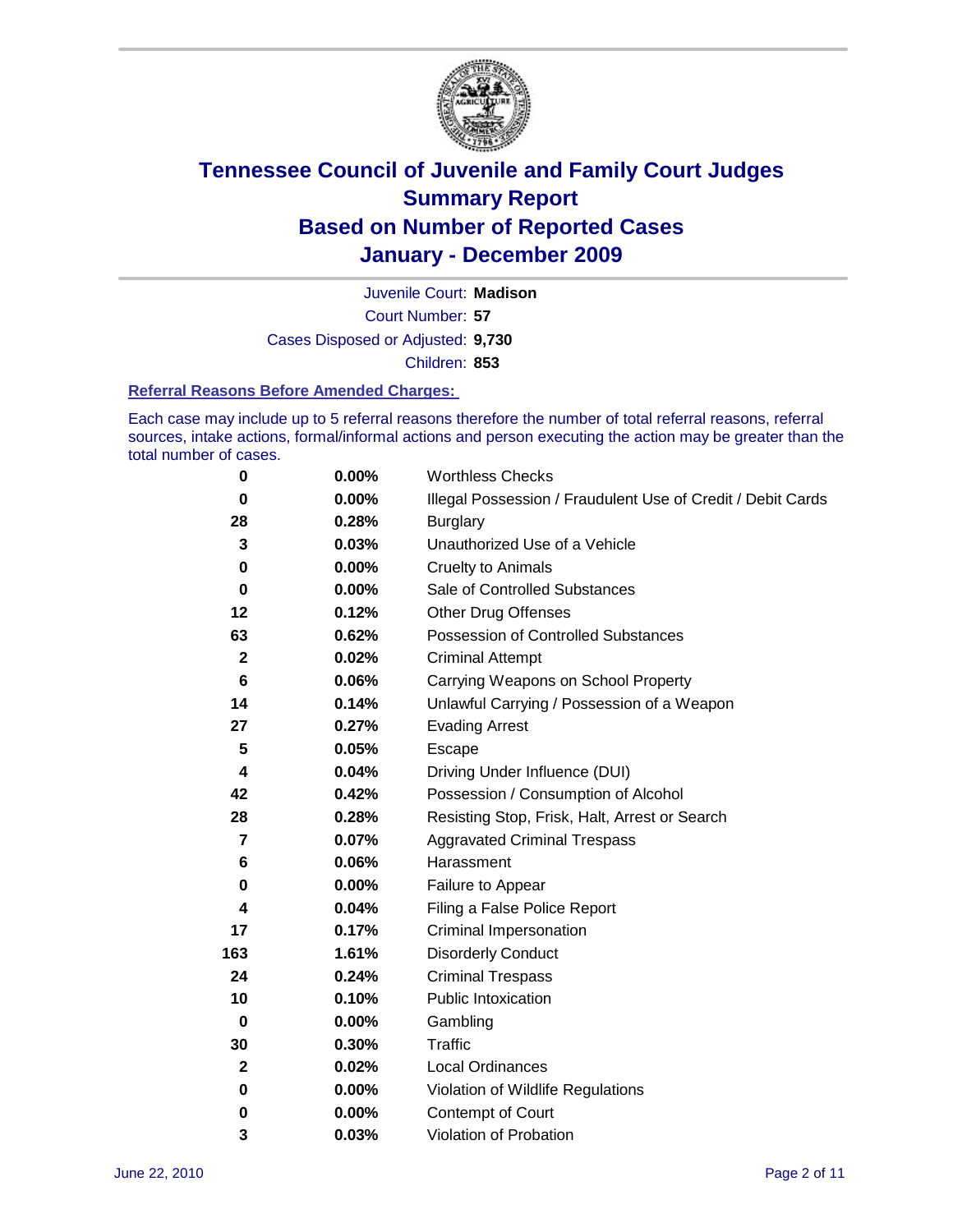

Court Number: **57** Juvenile Court: **Madison** Cases Disposed or Adjusted: **9,730** Children: **853**

#### **Referral Reasons Before Amended Charges:**

Each case may include up to 5 referral reasons therefore the number of total referral reasons, referral sources, intake actions, formal/informal actions and person executing the action may be greater than the total number of cases.

| 0        | 0.00%    | Violation of Aftercare                 |
|----------|----------|----------------------------------------|
| 57       | 0.56%    | <b>Unruly Behavior</b>                 |
| 0        | $0.00\%$ | Truancy                                |
| 72       | 0.71%    | In-State Runaway                       |
| $\bf{0}$ | 0.00%    | Out-of-State Runaway                   |
| 17       | 0.17%    | Possession of Tobacco Products         |
| 4        | 0.04%    | Violation of a Valid Court Order       |
| 1        | 0.01%    | Violation of Curfew                    |
| 0        | 0.00%    | Sexually Abused Child                  |
| 0        | 0.00%    | <b>Physically Abused Child</b>         |
| $\bf{0}$ | 0.00%    | Dependency / Neglect                   |
| 0        | 0.00%    | <b>Termination of Parental Rights</b>  |
| 0        | 0.00%    | <b>Violation of Pretrial Diversion</b> |
| 0        | 0.00%    | Violation of Informal Adjustment       |
| 0        | 0.00%    | <b>Judicial Review</b>                 |
| 8,618    | 85.37%   | <b>Administrative Review</b>           |
| 0        | 0.00%    | <b>Foster Care Review</b>              |
| 0        | 0.00%    | Custody                                |
| 0        | 0.00%    | Visitation                             |
| 0        | 0.00%    | Paternity / Legitimation               |
| 0        | 0.00%    | <b>Child Support</b>                   |
| 0        | 0.00%    | <b>Request for Medical Treatment</b>   |
| 0        | 0.00%    | <b>Consent to Marry</b>                |
| 51       | 0.51%    | Other                                  |
| 10,095   | 100.00%  | <b>Total Referrals</b>                 |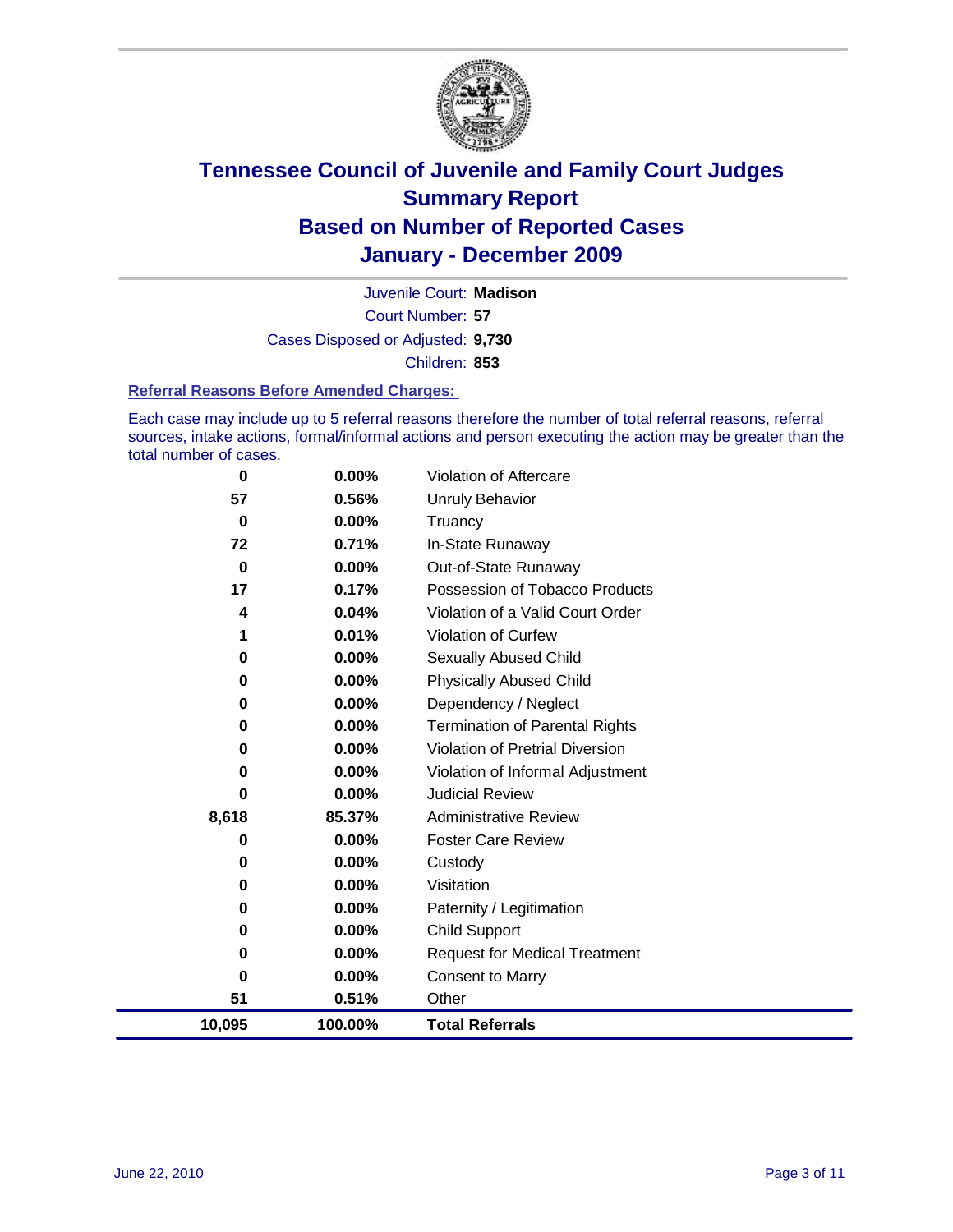

|                            | Juvenile Court: Madison           |                                   |  |  |
|----------------------------|-----------------------------------|-----------------------------------|--|--|
|                            | Court Number: 57                  |                                   |  |  |
|                            | Cases Disposed or Adjusted: 9,730 |                                   |  |  |
|                            | Children: 853                     |                                   |  |  |
| <b>Referral Sources: 1</b> |                                   |                                   |  |  |
| 1,259                      | 12.47%                            | <b>Law Enforcement</b>            |  |  |
| 121                        | 1.20%                             | Parents                           |  |  |
| 9                          | 0.09%                             | <b>Relatives</b>                  |  |  |
| $\mathbf 0$                | 0.00%                             | Self                              |  |  |
| 36                         | 0.36%                             | School                            |  |  |
| 0                          | 0.00%                             | <b>CSA</b>                        |  |  |
| 18                         | 0.18%                             | <b>DCS</b>                        |  |  |
| $\bf{0}$                   | 0.00%                             | <b>Other State Department</b>     |  |  |
| $\bf{0}$                   | 0.00%                             | <b>District Attorney's Office</b> |  |  |
| 8,598                      | 85.17%                            | <b>Court Staff</b>                |  |  |
| 4                          | 0.04%                             | Social Agency                     |  |  |
| 32                         | 0.32%                             | <b>Other Court</b>                |  |  |
| 18                         | 0.18%                             | Victim                            |  |  |
| 0                          | 0.00%                             | Child & Parent                    |  |  |
| 0                          | 0.00%                             | Hospital                          |  |  |
| 0                          | 0.00%                             | Unknown                           |  |  |
| $\mathbf 0$                | 0.00%                             | Other                             |  |  |
| 10,095                     | 100.00%                           | <b>Total Referral Sources</b>     |  |  |
|                            |                                   |                                   |  |  |

### **Age of Child at Referral: 2**

| $\mathbf{2}$<br>0 | 0.23%<br>$0.00\%$ | Ages 19 and Over<br><b>Unknown</b> |
|-------------------|-------------------|------------------------------------|
|                   |                   |                                    |
|                   |                   |                                    |
| 242               | 28.37%            | Ages 17 through 18                 |
| 382               | 44.78%            | Ages 15 through 16                 |
| 171               | 20.05%            | Ages 13 through 14                 |
| 48                | 5.63%             | Ages 11 through 12                 |
| 8                 | 0.94%             | Ages 10 and Under                  |
|                   |                   |                                    |

<sup>1</sup> If different than number of Referral Reasons (10095), verify accuracy of your court's data.

<sup>2</sup> One child could be counted in multiple categories, verify accuracy of your court's data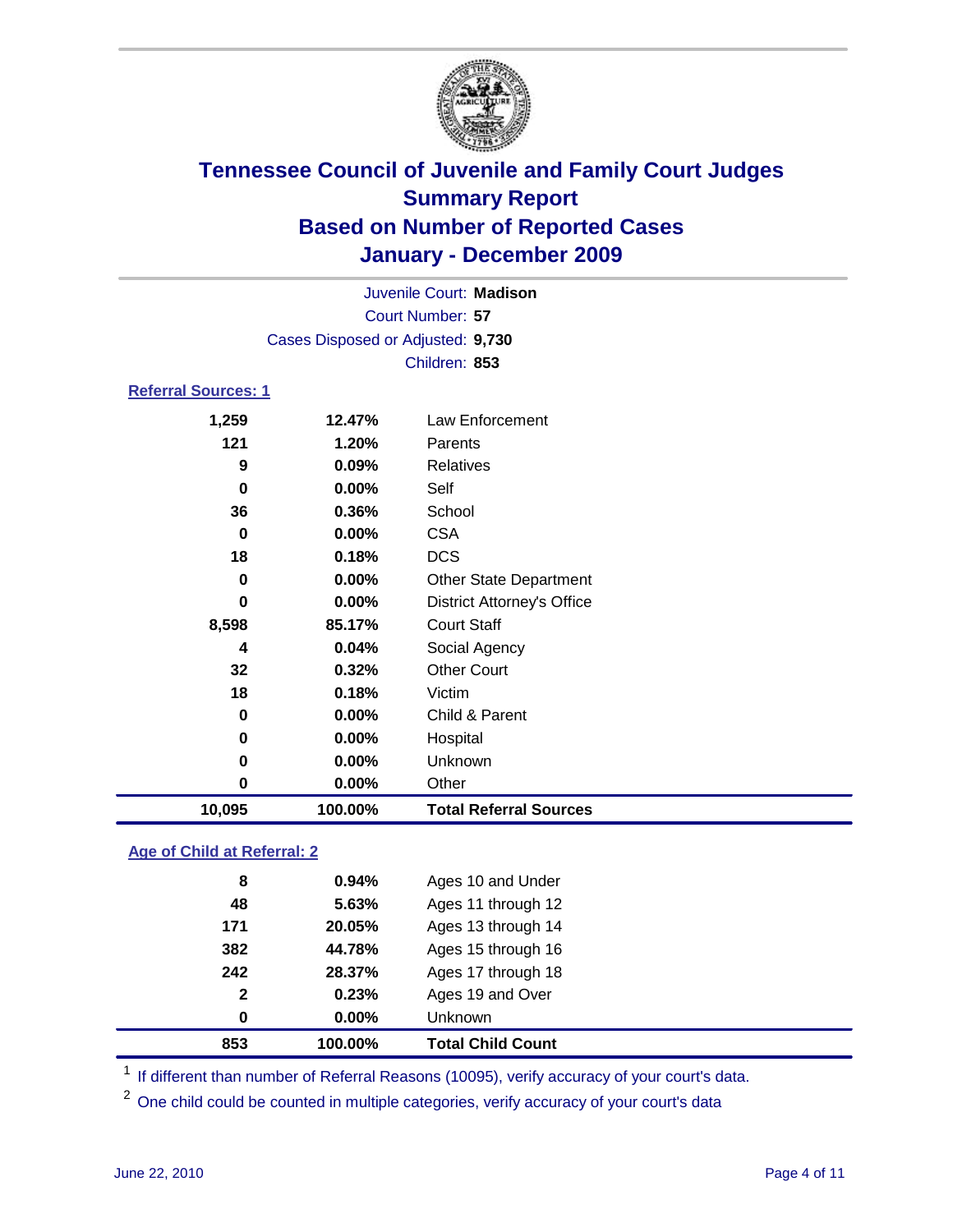

| Juvenile Court: Madison                 |                                   |                          |  |  |
|-----------------------------------------|-----------------------------------|--------------------------|--|--|
|                                         | Court Number: 57                  |                          |  |  |
|                                         | Cases Disposed or Adjusted: 9,730 |                          |  |  |
|                                         |                                   | Children: 853            |  |  |
| Sex of Child: 1                         |                                   |                          |  |  |
| 551                                     | 64.60%                            | Male                     |  |  |
| 302                                     | 35.40%                            | Female                   |  |  |
| $\bf{0}$                                | 0.00%                             | Unknown                  |  |  |
| 853                                     | 100.00%                           | <b>Total Child Count</b> |  |  |
| Race of Child: 1                        |                                   |                          |  |  |
| 259                                     | 30.36%                            | White                    |  |  |
| 593                                     | 69.52%                            | African American         |  |  |
| 0                                       | 0.00%                             | Native American          |  |  |
| 0                                       | 0.00%                             | Asian                    |  |  |
| 1                                       | 0.12%                             | Mixed                    |  |  |
| $\mathbf 0$                             | 0.00%                             | Unknown                  |  |  |
| 853                                     | 100.00%                           | <b>Total Child Count</b> |  |  |
| <b>Hispanic Origin: 1</b>               |                                   |                          |  |  |
| 14                                      | 1.64%                             | Yes                      |  |  |
| 837                                     | 98.12%                            | <b>No</b>                |  |  |
| $\overline{2}$                          | 0.23%                             | Unknown                  |  |  |
| 853                                     | 100.00%                           | <b>Total Child Count</b> |  |  |
| <b>School Enrollment of Children: 1</b> |                                   |                          |  |  |
| 825                                     | 96.72%                            | Yes                      |  |  |
| 28                                      | 3.28%                             | <b>No</b>                |  |  |
| $\mathbf 0$                             | 0.00%                             | Unknown                  |  |  |
| 853                                     | 100.00%                           | <b>Total Child Count</b> |  |  |

One child could be counted in multiple categories, verify accuracy of your court's data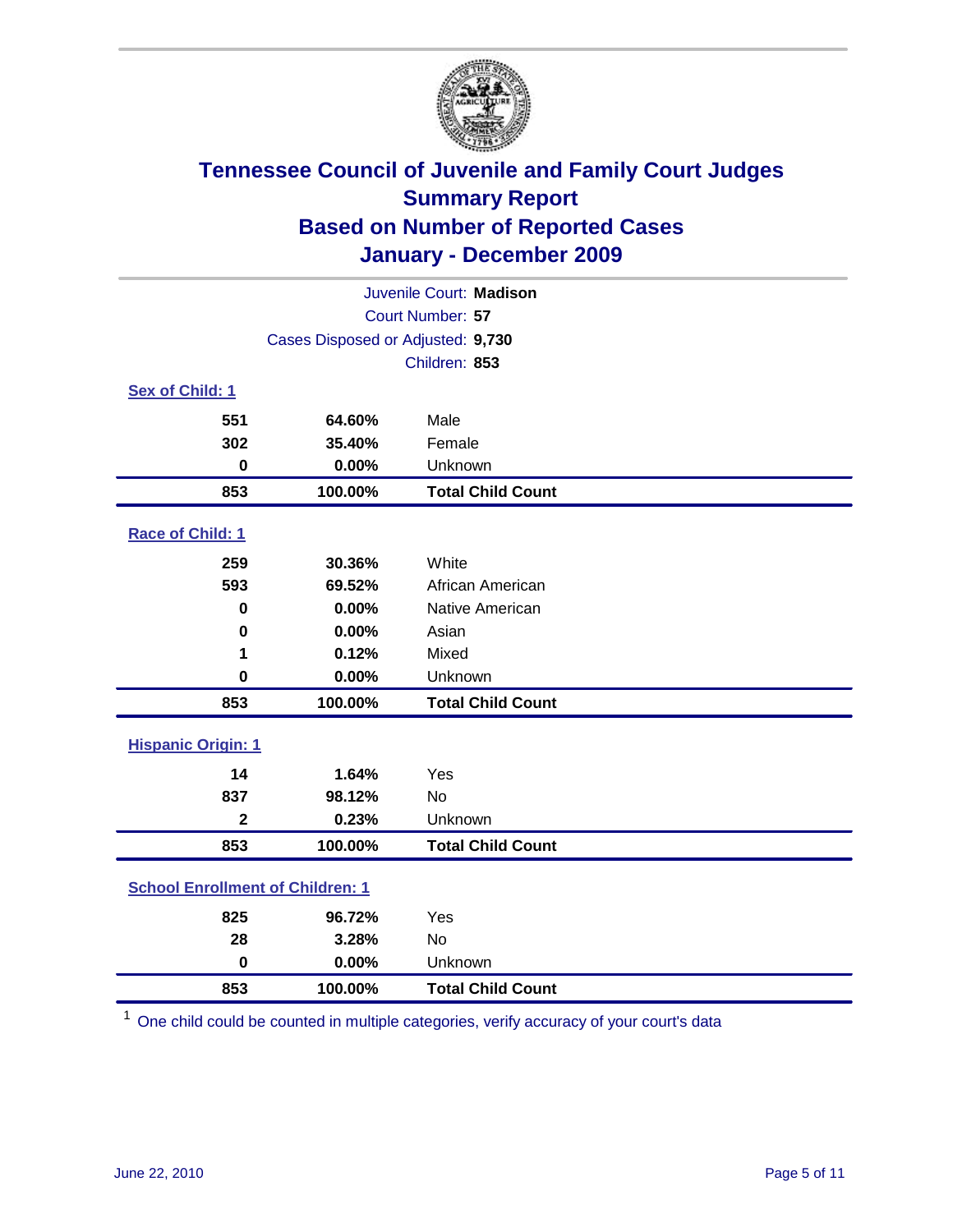

Court Number: **57** Juvenile Court: **Madison** Cases Disposed or Adjusted: **9,730** Children: **853**

### **Living Arrangement of Child at Time of Referral: 1**

| 853 | 100.00%  | <b>Total Child Count</b>     |
|-----|----------|------------------------------|
| 0   | 0.00%    | Other                        |
| 0   | $0.00\%$ | Unknown                      |
| 3   | 0.35%    | Independent                  |
| 1   | 0.12%    | In an Institution            |
| 26  | 3.05%    | In a Residential Center      |
| 5   | 0.59%    | In a Group Home              |
| 15  | 1.76%    | With Foster Family           |
| 15  | 1.76%    | With Adoptive Parents        |
| 58  | 6.80%    | <b>With Relatives</b>        |
| 31  | 3.63%    | <b>With Father</b>           |
| 502 | 58.85%   | With Mother                  |
| 60  | 7.03%    | With Mother and Stepfather   |
| 17  | 1.99%    | With Father and Stepmother   |
| 120 | 14.07%   | With Both Biological Parents |
|     |          |                              |

### **Type of Detention: 2**

| 9,730    | 100.00%  | <b>Total Detention Count</b> |
|----------|----------|------------------------------|
| $\bf{0}$ | $0.00\%$ | Other                        |
| 8,920    | 91.68%   | Does Not Apply               |
| 0        | $0.00\%$ | Unknown                      |
| 0        | $0.00\%$ | <b>Psychiatric Hospital</b>  |
| 0        | 0.00%    | Jail - No Separation         |
| 0        | $0.00\%$ | Jail - Partial Separation    |
| 0        | 0.00%    | Jail - Complete Separation   |
| 810      | 8.32%    | Juvenile Detention Facility  |
| 0        | $0.00\%$ | Non-Secure Placement         |
|          |          |                              |

<sup>1</sup> One child could be counted in multiple categories, verify accuracy of your court's data

<sup>2</sup> If different than number of Cases (9730) verify accuracy of your court's data.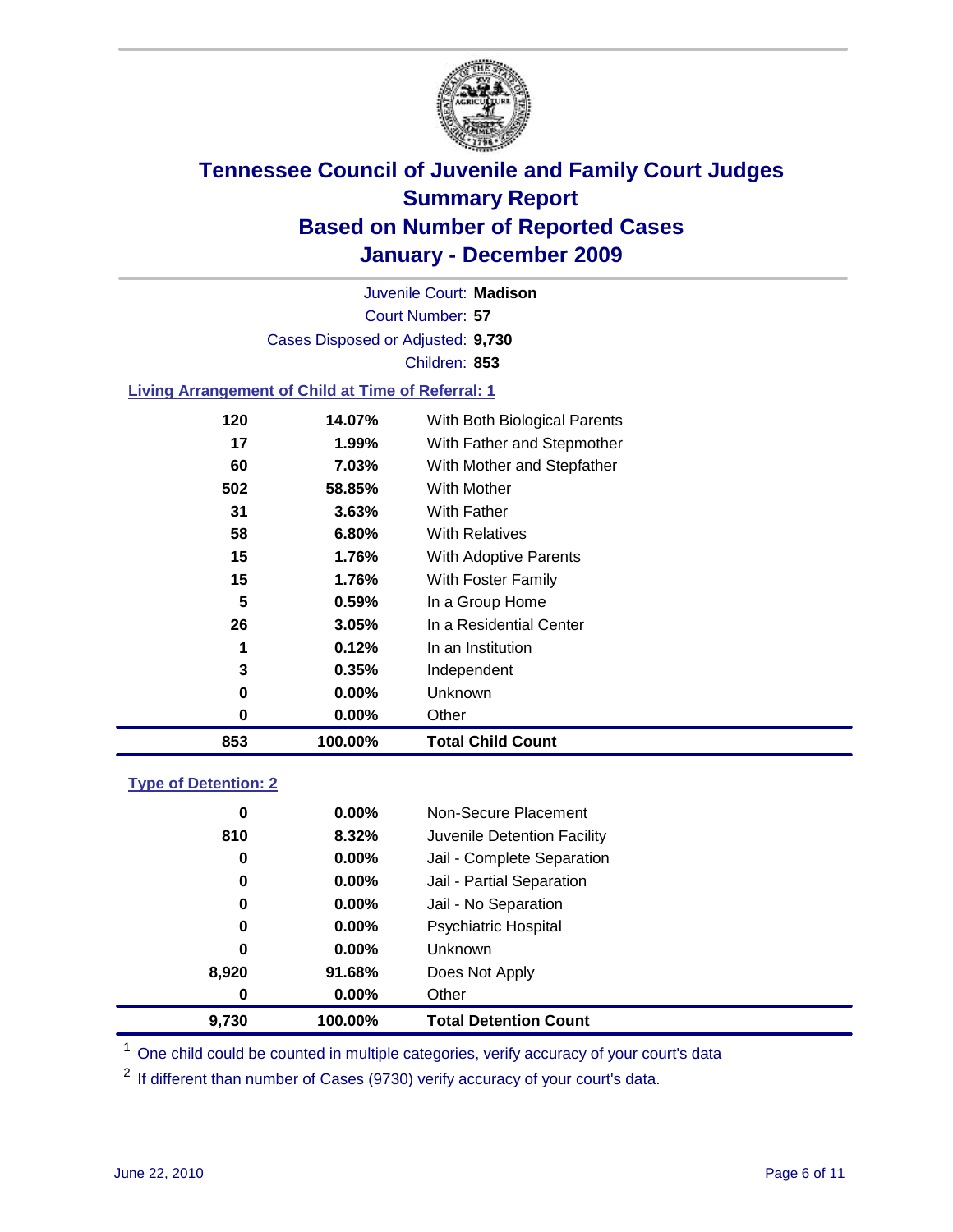

|                                                    | Juvenile Court: Madison           |                                      |  |  |  |
|----------------------------------------------------|-----------------------------------|--------------------------------------|--|--|--|
|                                                    | Court Number: 57                  |                                      |  |  |  |
|                                                    | Cases Disposed or Adjusted: 9,730 |                                      |  |  |  |
|                                                    |                                   | Children: 853                        |  |  |  |
| <b>Placement After Secure Detention Hearing: 1</b> |                                   |                                      |  |  |  |
| 831                                                | 8.54%                             | Returned to Prior Living Arrangement |  |  |  |
| 18                                                 | 0.18%                             | Juvenile Detention Facility          |  |  |  |
| $\bf{0}$                                           | 0.00%                             | Jail                                 |  |  |  |
| 0                                                  | 0.00%                             | Shelter / Group Home                 |  |  |  |
| $\mathbf 0$                                        | 0.00%                             | Foster Family Home                   |  |  |  |
| 0                                                  | 0.00%                             | Psychiatric Hospital                 |  |  |  |
| 0                                                  | 0.00%                             | Unknown                              |  |  |  |
| 8,881                                              | 91.27%                            | Does Not Apply                       |  |  |  |
| $\mathbf 0$                                        | $0.00\%$                          | Other                                |  |  |  |
| 9,730                                              | 100.00%                           | <b>Total Placement Count</b>         |  |  |  |
| <b>Intake Actions: 2</b>                           |                                   |                                      |  |  |  |
|                                                    |                                   |                                      |  |  |  |
| 1,498                                              | 14.84%                            | <b>Petition Filed</b>                |  |  |  |
| 0                                                  | 0.00%                             | <b>Motion Filed</b>                  |  |  |  |
| 0                                                  | 0.00%                             | <b>Citation Processed</b>            |  |  |  |
| 0                                                  | 0.00%                             | Notification of Paternity Processed  |  |  |  |
| 1                                                  | 0.01%                             | Scheduling of Judicial Review        |  |  |  |
| 8,596                                              | 85.15%                            | Scheduling of Administrative Review  |  |  |  |
| 0                                                  | 0.00%                             | Scheduling of Foster Care Review     |  |  |  |
| 0                                                  | 0.00%                             | <b>Unknown</b>                       |  |  |  |
| 0                                                  | 0.00%                             | Does Not Apply                       |  |  |  |
| 0                                                  | 0.00%                             | Other                                |  |  |  |
| 10,095                                             | 100.00%                           | <b>Total Intake Count</b>            |  |  |  |

<sup>1</sup> If different than number of Cases (9730) verify accuracy of your court's data.

<sup>2</sup> If different than number of Referral Reasons (10095), verify accuracy of your court's data.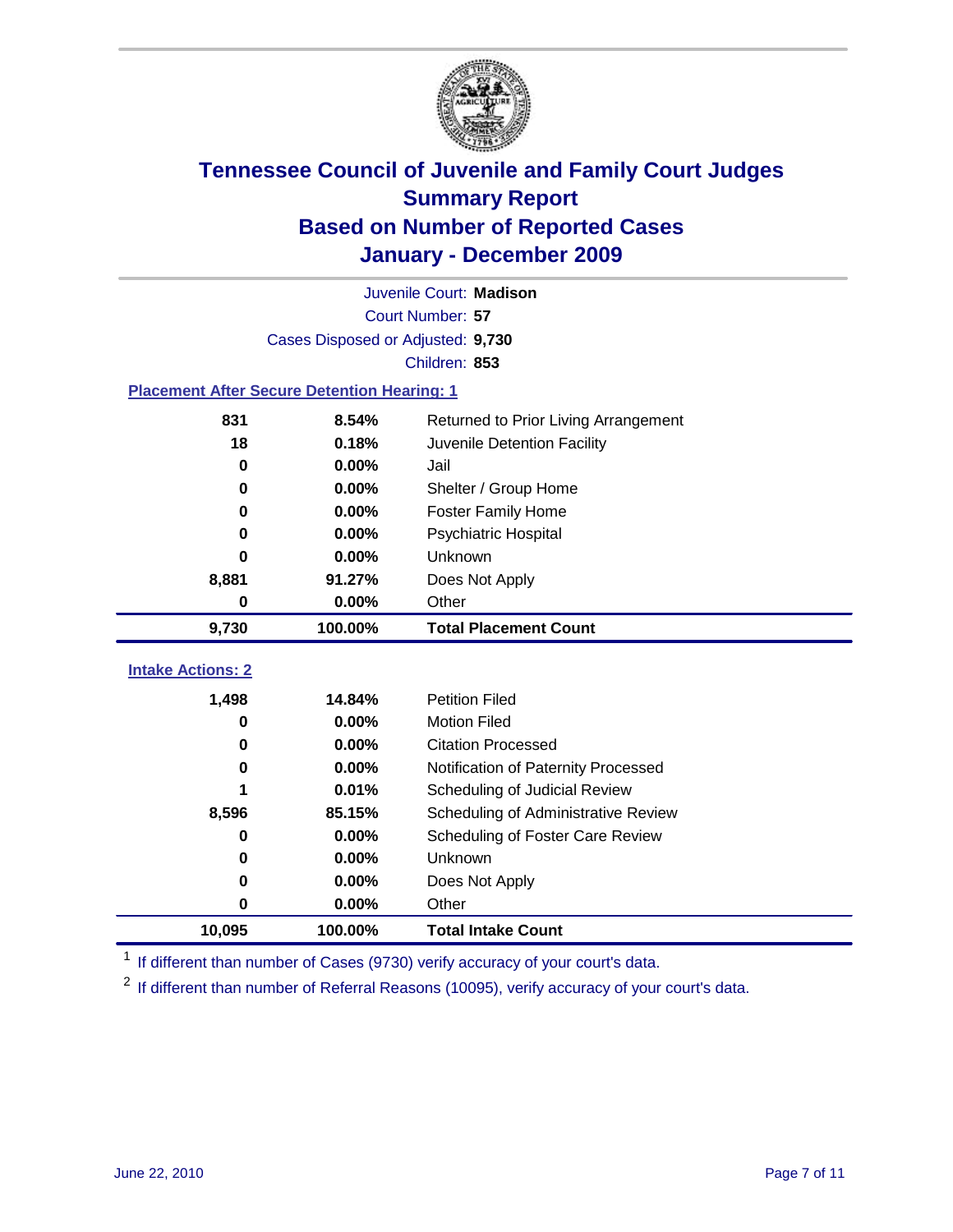

Court Number: **57** Juvenile Court: **Madison** Cases Disposed or Adjusted: **9,730** Children: **853**

### **Last Grade Completed by Child: 1**

| $\bf{0}$                                | 0.00%    | Too Young for School         |
|-----------------------------------------|----------|------------------------------|
| $\bf{0}$                                | 0.00%    | Preschool                    |
| 0                                       | 0.00%    | Kindergarten                 |
| 1                                       | 0.12%    | 1st Grade                    |
| 1                                       | 0.12%    | 2nd Grade                    |
| 5                                       | 0.59%    | 3rd Grade                    |
| 7                                       | 0.82%    | 4th Grade                    |
| 25                                      | 2.93%    | 5th Grade                    |
| 41                                      | 4.81%    | 6th Grade                    |
| 80                                      | 9.38%    | 7th Grade                    |
| 84                                      | 9.85%    | 8th Grade                    |
| 248                                     | 29.07%   | 9th Grade                    |
| 130                                     | 15.24%   | 10th Grade                   |
| 114                                     | 13.36%   | 11th Grade                   |
| $\mathbf{2}$                            | 0.23%    | 12th Grade                   |
| 0                                       | 0.00%    | Non-Graded Special Ed        |
| 4                                       | 0.47%    | <b>GED</b>                   |
| 12                                      | 1.41%    | Graduated                    |
| 0                                       | 0.00%    | <b>Never Attended School</b> |
| 99                                      | 11.61%   | Unknown                      |
| $\bf{0}$                                | $0.00\%$ | Other                        |
| 853                                     | 100.00%  | <b>Total Child Count</b>     |
| <b>Enrolled in Special Education: 1</b> |          |                              |

| 853 | 100.00% | <b>Total Child Count</b> |
|-----|---------|--------------------------|
| 99  | 11.61%  | Unknown                  |
| 635 | 74.44%  | No                       |
| 119 | 13.95%  | Yes                      |
|     |         |                          |

One child could be counted in multiple categories, verify accuracy of your court's data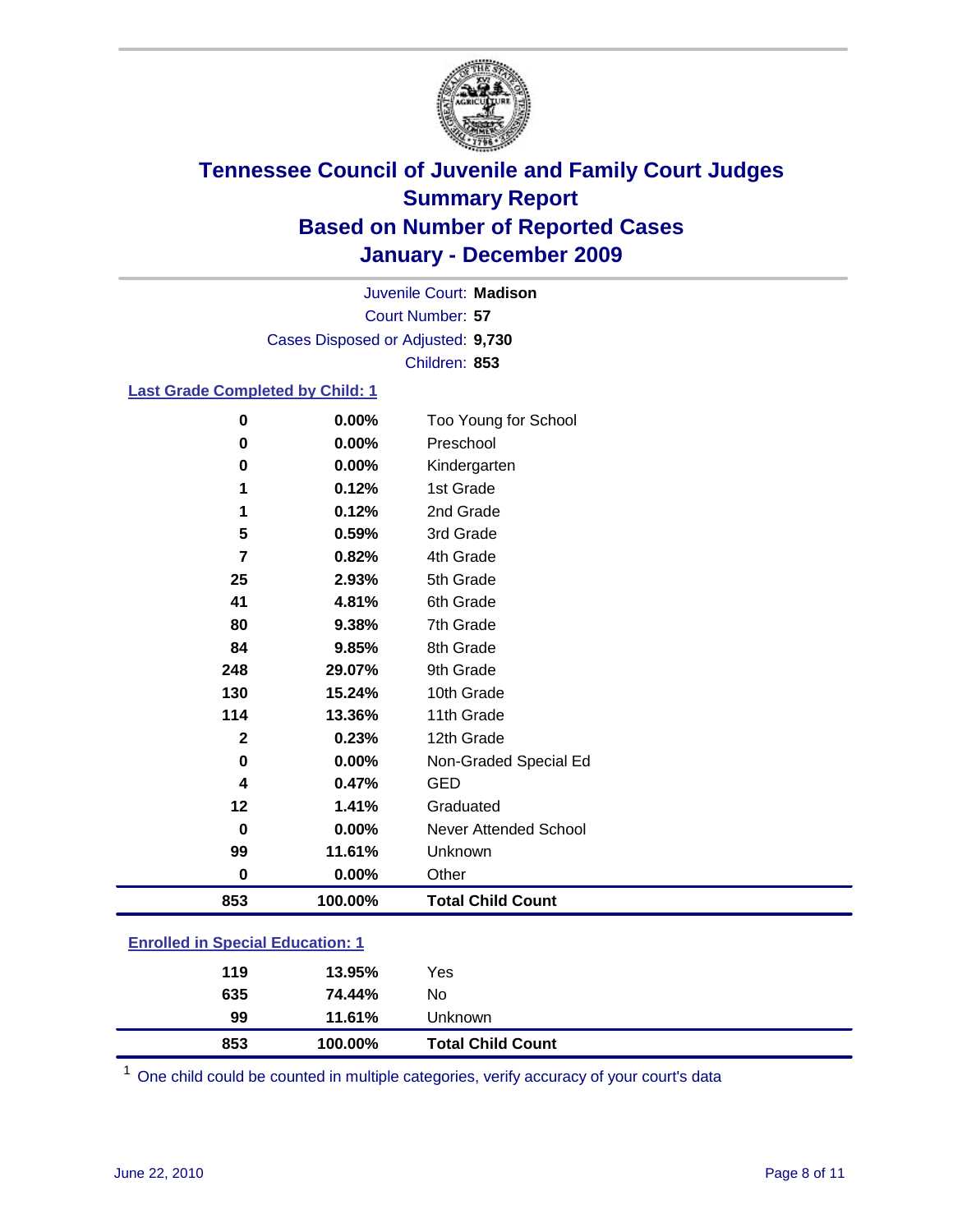

|                              | Juvenile Court: Madison           |                           |  |  |
|------------------------------|-----------------------------------|---------------------------|--|--|
|                              | Court Number: 57                  |                           |  |  |
|                              | Cases Disposed or Adjusted: 9,730 |                           |  |  |
|                              |                                   | Children: 853             |  |  |
| <b>Action Executed By: 1</b> |                                   |                           |  |  |
| 1,338                        | 13.25%                            | Judge                     |  |  |
| 0                            | $0.00\%$                          | Referee                   |  |  |
| 140                          | 1.39%                             | <b>YSO</b>                |  |  |
| 8,617                        | 85.36%                            | Other                     |  |  |
| 0                            | 0.00%                             | Unknown                   |  |  |
| 10,095                       | 100.00%                           | <b>Total Action Count</b> |  |  |

### **Formal / Informal Actions: 1**

| 317    | 3.14%    | Dismissed                                        |
|--------|----------|--------------------------------------------------|
|        | 0.01%    | Retired / Nolle Prosequi                         |
| 995    | 9.86%    | <b>Complaint Substantiated Delinquent</b>        |
| 0      | $0.00\%$ | <b>Complaint Substantiated Status Offender</b>   |
| 0      | $0.00\%$ | <b>Complaint Substantiated Dependent/Neglect</b> |
| 0      | $0.00\%$ | <b>Complaint Substantiated Abused</b>            |
| 0      | $0.00\%$ | <b>Complaint Substantiated Mentally III</b>      |
| 8      | 0.08%    | Informal Adjustment                              |
| 0      | $0.00\%$ | <b>Pretrial Diversion</b>                        |
| 24     | 0.24%    | <b>Transfer to Adult Court Hearing</b>           |
| 0      | $0.00\%$ | Charges Cleared by Transfer to Adult Court       |
| 0      | $0.00\%$ | <b>Special Proceeding</b>                        |
| O      | $0.00\%$ | <b>Review Concluded</b>                          |
| 8,620  | 85.39%   | Case Held Open                                   |
| 130    | 1.29%    | Other                                            |
| 0      | $0.00\%$ | <b>Unknown</b>                                   |
| 10,095 | 100.00%  | <b>Total Action Count</b>                        |

<sup>1</sup> If different than number of Referral Reasons (10095), verify accuracy of your court's data.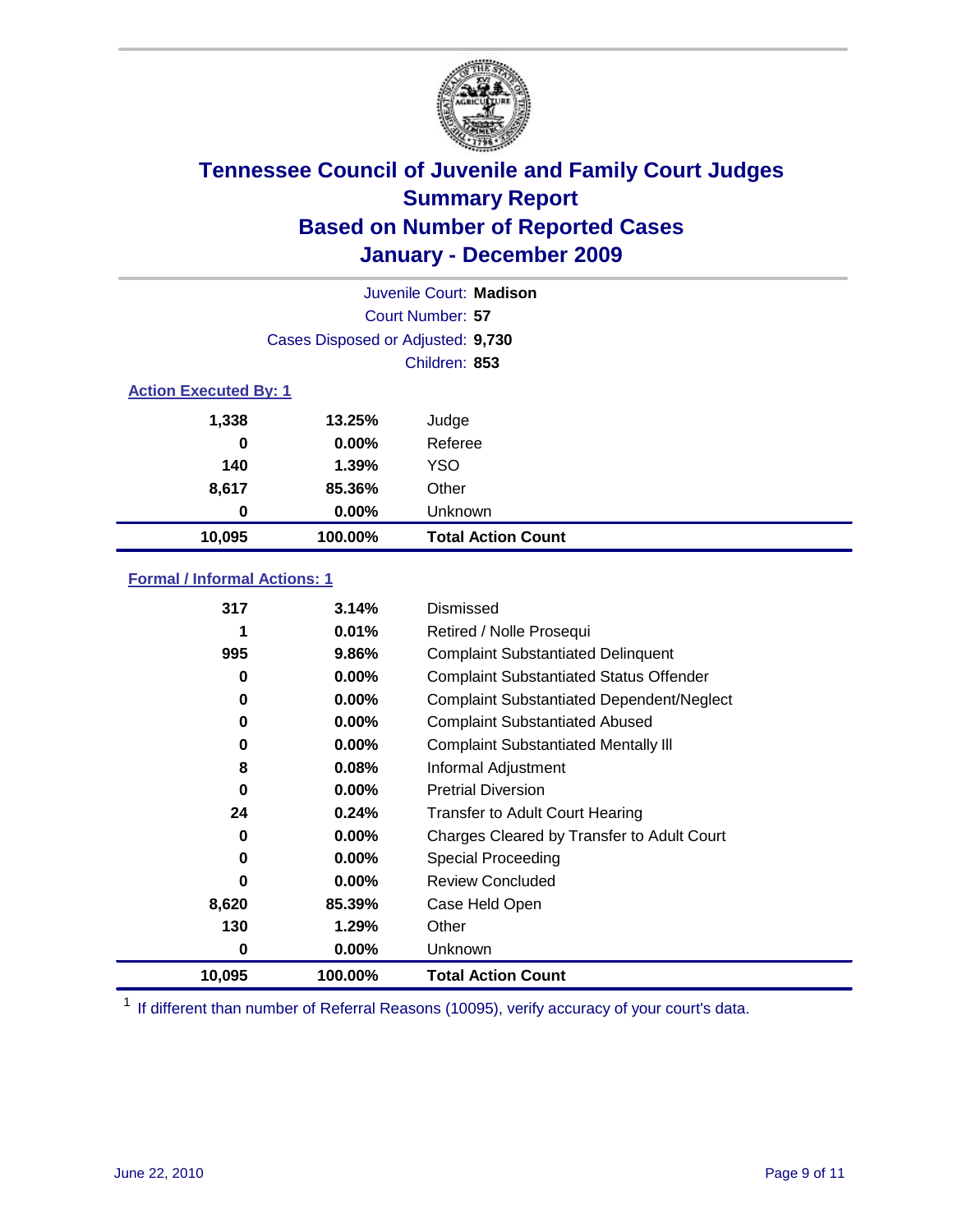

|                       |                                   | Juvenile Court: Madison                               |
|-----------------------|-----------------------------------|-------------------------------------------------------|
|                       |                                   | Court Number: 57                                      |
|                       | Cases Disposed or Adjusted: 9,730 |                                                       |
|                       |                                   | Children: 853                                         |
| <b>Case Outcomes:</b> |                                   | There can be multiple outcomes for one child or case. |
| 273                   | 2.31%                             | <b>Case Dismissed</b>                                 |
| 0                     | 0.00%                             | Case Retired or Nolle Prosequi                        |
| 3                     | 0.03%                             | Warned / Counseled                                    |
| $\mathbf 2$           | 0.02%                             | <b>Held Open For Review</b>                           |
| 66                    | 0.56%                             | Supervision / Probation to Juvenile Court             |
| 0                     | 0.00%                             | <b>Probation to Parents</b>                           |
| 153                   | 1.30%                             | Referral to Another Entity for Supervision / Service  |
| 16                    | 0.14%                             | Referred for Mental Health Counseling                 |
| 31                    | 0.26%                             | Referred for Alcohol and Drug Counseling              |
| 0                     | 0.00%                             | <b>Referred to Alternative School</b>                 |
| 0                     | 0.00%                             | Referred to Private Child Agency                      |
| 1                     | 0.01%                             | Referred to Defensive Driving School                  |
| 37                    | 0.31%                             | Referred to Alcohol Safety School                     |
| 33                    | 0.28%                             | Referred to Juvenile Court Education-Based Program    |
| 0                     | 0.00%                             | Driver's License Held Informally                      |
| 0                     | 0.00%                             | <b>Voluntary Placement with DMHMR</b>                 |
| 0                     | 0.00%                             | <b>Private Mental Health Placement</b>                |
| 0                     | 0.00%                             | <b>Private MR Placement</b>                           |
| 48                    | 0.41%                             | Placement with City/County Agency/Facility            |
| 0                     | 0.00%                             | Placement with Relative / Other Individual            |
| 10                    | 0.08%                             | Fine                                                  |
| 166                   | 1.41%                             | <b>Public Service</b>                                 |
| 230                   | 1.95%                             | Restitution                                           |
| 0                     | 0.00%                             | <b>Runaway Returned</b>                               |
| 423                   | 3.58%                             | No Contact Order                                      |
| 428                   | 3.62%                             | Injunction Other than No Contact Order                |
| 0                     | 0.00%                             | <b>House Arrest</b>                                   |
| 0                     | 0.00%                             | <b>Court Defined Curfew</b>                           |
| 117                   | 0.99%                             | Dismissed from Informal Adjustment                    |
| 0                     | 0.00%                             | <b>Dismissed from Pretrial Diversion</b>              |
| 1                     | 0.01%                             | <b>Released from Probation</b>                        |
| 9                     | 0.08%                             | <b>Transferred to Adult Court</b>                     |
| 0                     | $0.00\%$                          | <b>DMHMR Involuntary Commitment</b>                   |